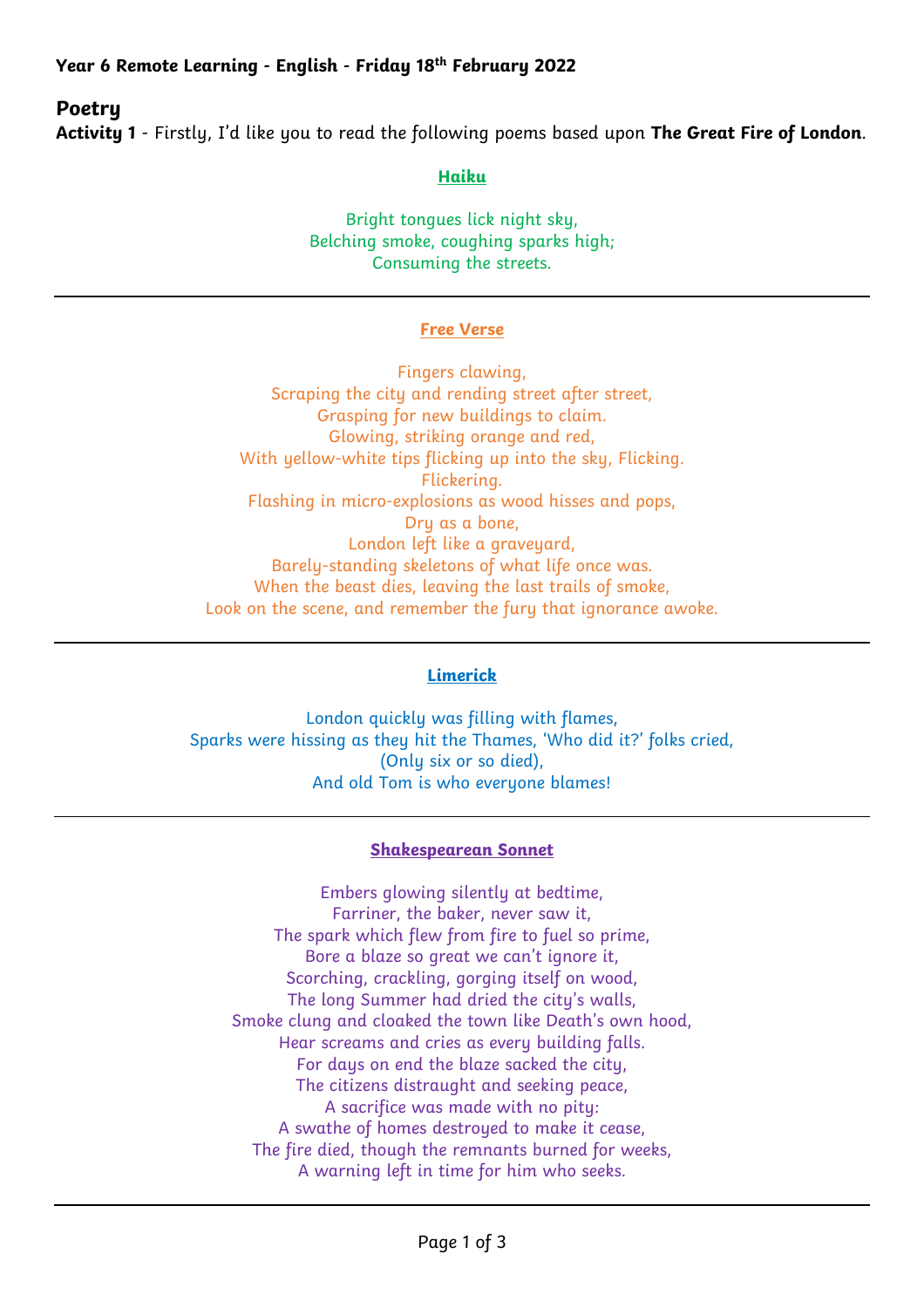#### **Year 6 Remote Learning - English - Friday 18th February 2022**

#### **Acrostic**

The city was not well planned; Houses built, stacked higher, Ever closer to one another. Grabbing space in London, the push for more, left a Recipe for the perfect feast for fire. Everyone ignored the regulations meant for safety, 'Ah, no one else obeys them!' The attitude filling London was Fuel. Ignition, so small, so insignificant, Revealed the risks the city ignored, Every street a fuse waiting to be lit. Onward! Onward! Fire, driven on by the wind, Like an army let in through the gates, Overwhelmed the city. No one is richer or poorer when faced with fire, Destruction does not care for social class, Only for the fuel to feed its hunger. No lessons learned; still fires come to pass.

**Activity 2** - Next, I'd like you to research the following types of poems, briefly note down what makes each poem different from others. I have completed two of the boxes for you, to show an example of how brief I mean. I have also attached links to the types of poems I want you to research – follow these and they will help you recap our understanding of each type of poetry.

| Type of poem                                                            | What is it?                                                                                                                                                                                                                                                                                                                                                   |
|-------------------------------------------------------------------------|---------------------------------------------------------------------------------------------------------------------------------------------------------------------------------------------------------------------------------------------------------------------------------------------------------------------------------------------------------------|
| Haiku                                                                   | "Haiku" is a traditional form of Japanese poetry.<br>$\bullet$<br>Haiku poems consist of 3 lines. The first and last lines of<br>$\bullet$<br>a Haiku have 5 syllables and the middle line has 7 syllables.<br>Because <b>Haikus</b> are such short <b>poems</b> , they are usually written<br>$\bullet$<br>about things that are recognizable to the reader. |
| Free Verse<br><b>BBC Bitesize, what</b><br><u>are free verse poems?</u> |                                                                                                                                                                                                                                                                                                                                                               |
| Limerick<br><b>BBC Bitesize, what is</b><br>a limerick?                 |                                                                                                                                                                                                                                                                                                                                                               |